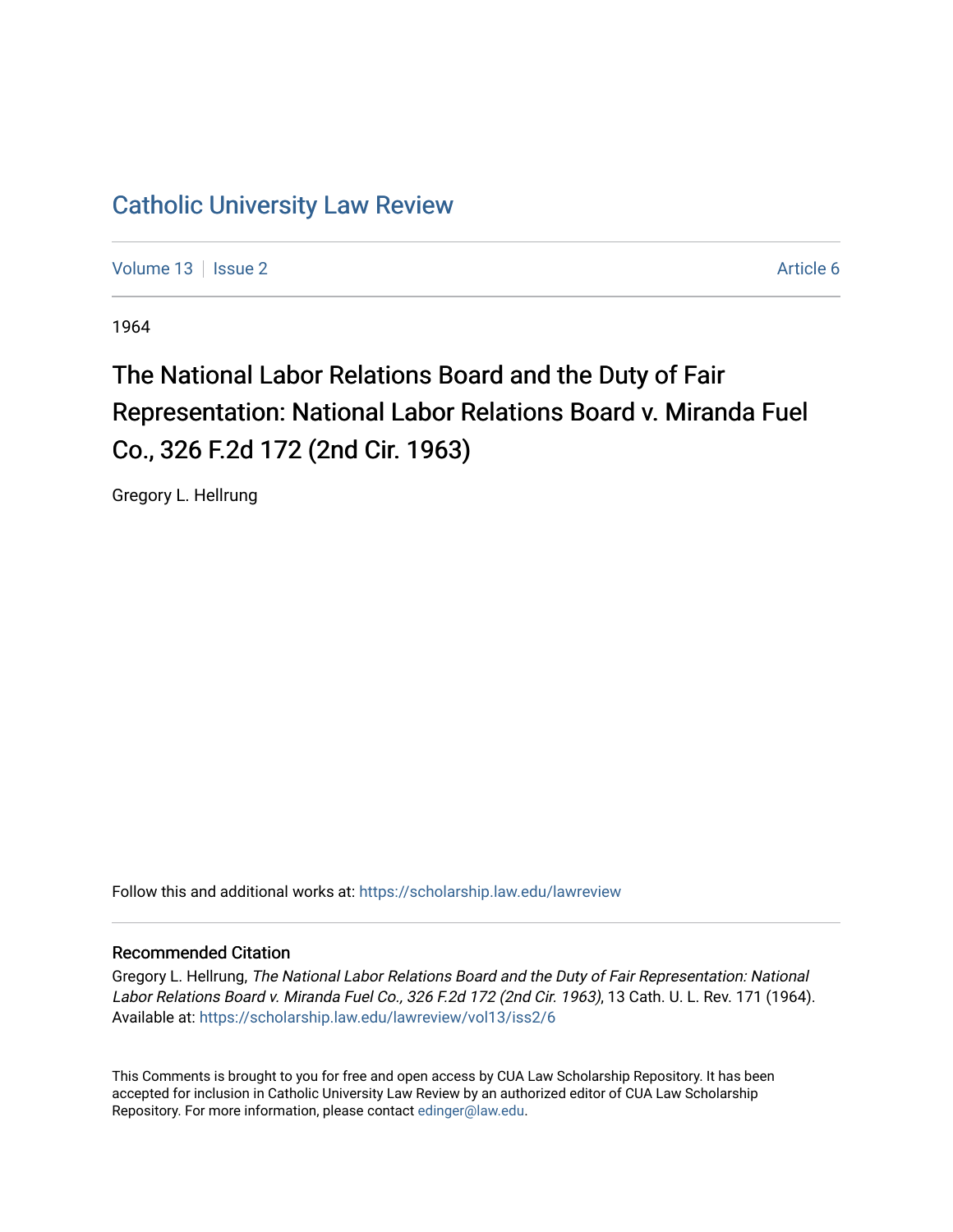Comment **/** The National Labor Relations Board and the Duty of Fair Representation: *National Labor Relations Board v. Miranda Fuel Co.,* 326 F.2d 172 (2nd Cir. 1963)

**MUCH** CONTROVERSY WITHIN THE FIELD OF LABOR LAW has resulted from the recent attempt of the National Labor Relations Board to exercise jurisdiction over an area heretofore thought to be within the exclusive jurisdiction of the courts. The decision of the Labor Board in *Miranda Fuel Co., Inc.,* 140 N.L.R.B. 181 (1962), promises to have many serious repercussions in the area of protection of employees' rights from encroachment by union action.

In the *Miranda Fuel* case, the NLRB for the first time exercised its unfair labor practice jurisdiction, under Section 10 of the National Labor Relations Act, as amended by the Labor Management Relations Act (hereinafter referred to as the Taft-Hartley Act)', in order to enforce the duty of a union to represent fairly and impartially both the union and nonunion members of the bargaining unit, for which the union is the exclusive bargaining representative in dealings with an employer.

Due to the numerous recent and exhaustive treatments of the general scope of the union's duty of fair representation by several scholars in the field of labor law2 , this comment will be treated as a supplement to that wide range of material. It will attempt to bring that material up-to-date with regard to the

**<sup>149</sup>** Stat. 452 (1935), as amended, 29 U.S.C. **§160** (1958).

<sup>&</sup>lt;sup>2</sup> The following is a representative, but not exhaustive, list of leading articles which examine and discuss the union's duty of fair representation: Cox, *The Duty of Fair Representation,* 2 **VILL.** L. REv. **151 (1957);** Wellington, *Union Democracy and Fair Representation: Federal Responsibility in a Federal System,* **67** Yale L. **J. 1327 (1958);** Weiss, *Federal Remedies for Racial Discrimination by Labor Unions,* **50 GEO.** L. **J.** 457 **(1962);** Sovern, *The National Labor Relations Act and Racial Discrimination,* **62 COLUM. L.** REv. **563 (1962);** Albert, *NLRB-FEPC?,* **16 VAND.** L. REv. 547 **(1963);** Blumrosen, *The Worker and Three Phases of Unionism: Administrative and Judicial Control of the Worker-Union Relationship,* **61** MicH. L. REv. 1435 **(1963).** For further references in this area, see the citations in the article **by** Professor Blumrosen, *supra.*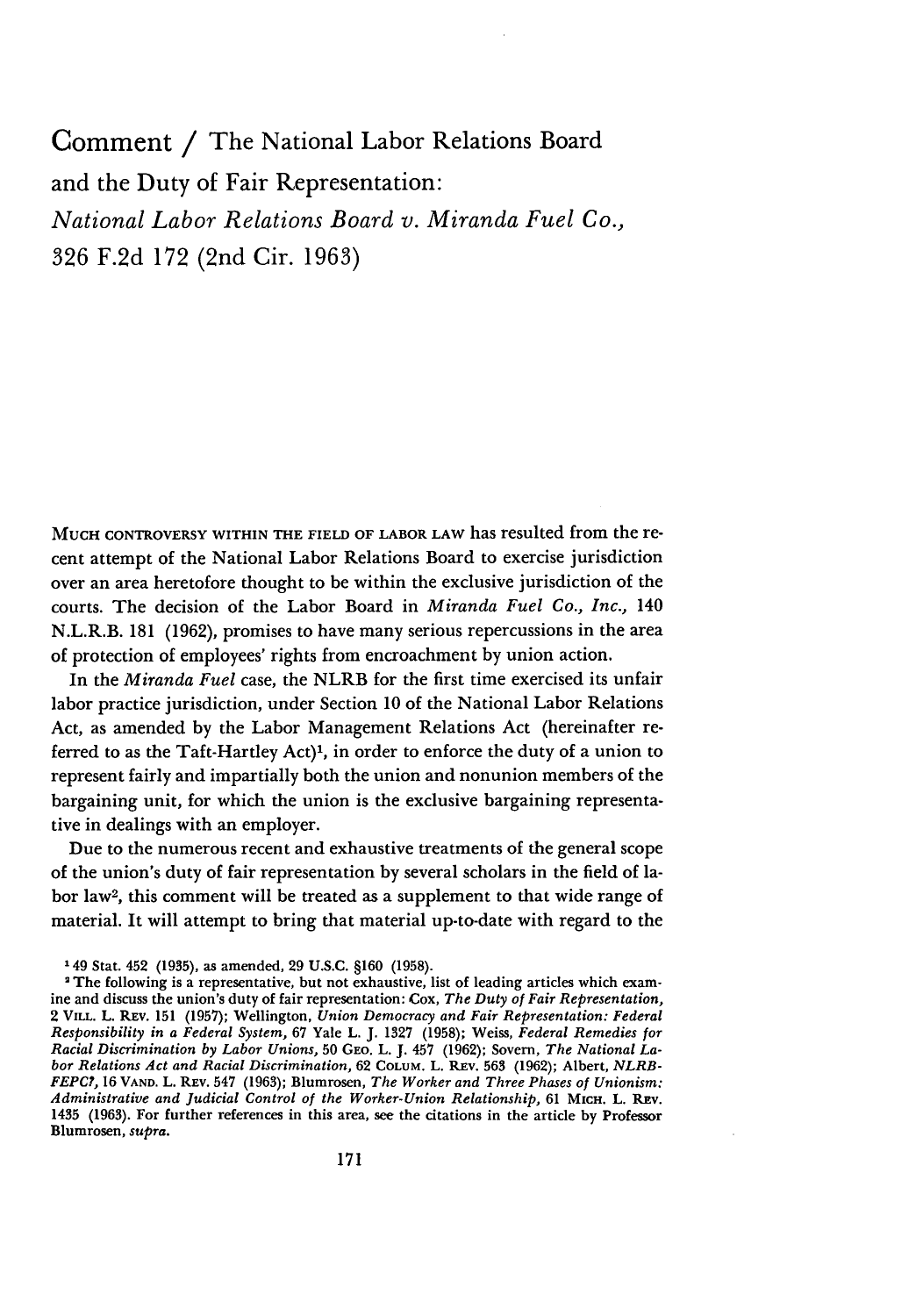recent refusal of the Court of Appeals for the Second Circuit to enforce the Labor Board's order in *NLRB v. Miranda Fuel Co., Inc.,* 326 F.2d **172** (2nd Cir. 1963).

#### I. HISTORY **OF** THE DuTY **OF** FAIR REPRESENTATION

In order to present a rational critique of this decision, a brief discussion of the history of the duty of fair representation is essential.3 In *Steele v. Louisville & Nashville R.R.,4* the Supreme Court held that a union has the duty to represent fairly and impartially all the employees for whom it is the bargaining agent. The *Steele* case arose under the Railway Labor Act,<sup>5</sup> and since that statute does not provide for administration by an agency capable of enforcing such a duty,6 the case originated in the courts. Ever since the *Steele* decision, it has been assumed that the primary responsibility for enforcing and implementing this duty rested with the judiciary.

Since the duty of fair representation is based on the principle that the power wielded by the union under its right of exclusive representation is limited by a corresponding duty of fairness and impartiality which is inherent in the fiduciary relationship between the union and the employee whom it represents, such duty is implicit in the Taft-Hartley Act as well as in the Railway Labor Act.<sup>7</sup> However, in a leading case,<sup>8</sup> which involved the enforcement of this duty under the Taft-Hartley Act, the Supreme Court explicitly declined to face the question of the NLRB's jurisdiction over the area of fair representation. <sup>9</sup>

**3** For a more exhaustive and elaborate study of the history of the union's duty of fair representation, see authorities cited in note 2, *supra.*

'44 Stat. 577 (1926), as amended, 45 **U.S.C.** §§ **151-63** (1958).

<sup>6</sup> Although the Railway Labor Act (RLA) provides for the National Mediation Board (NMB), an administrative agency similar to the NLRB, its jurisdiction is strictly limited to the mediation of disputes and the conduction of representation proceedings. Nowhere in the RLA are there any provisions which delegate to the NMB power to remedy unfair labor practices.

Syres v. Oil Workers Int'l Union, 350 U.S. 892 (1955), *reversing* 223 F.2d **739** (5th Cir. 1955); Ford Motor Co. v. Huffman, 345 U.S. 330 (1953).

**8** Ford Motor Co. v. Huffman, *supra* note 7. For discussion with reference to the issue of NLRB preemption, see notes 50-53, *infra.*

<sup>9</sup> Footnote 4 of the *Huffman* opinion reads as follows:

"International also questions the jurisdiction of the District Court. International recognizes that one issue in the case is whether it engaged in an unfair labor practice when it agreed to the allowance of credit for pre-employment military service in computations of employment seniority. It then argues that the National Labor Relations Act . . . vests the initial jurisdiction over such an issue exclusively in the National Labor Relations Board. This question was not argued in the Court of Appeals nor mentioned in its opinion and, in view of our position on the merits, it is not discussed here. Our decision interprets the statutory authority of a collective-bargaining representative to have such breadth that it removes all ground for a substantial charge that International, by exceeding is authority, committed an unfair labor practice." 345 U.S. at 331-332.

<sup>&#</sup>x27;323 U.S. 192 (1944).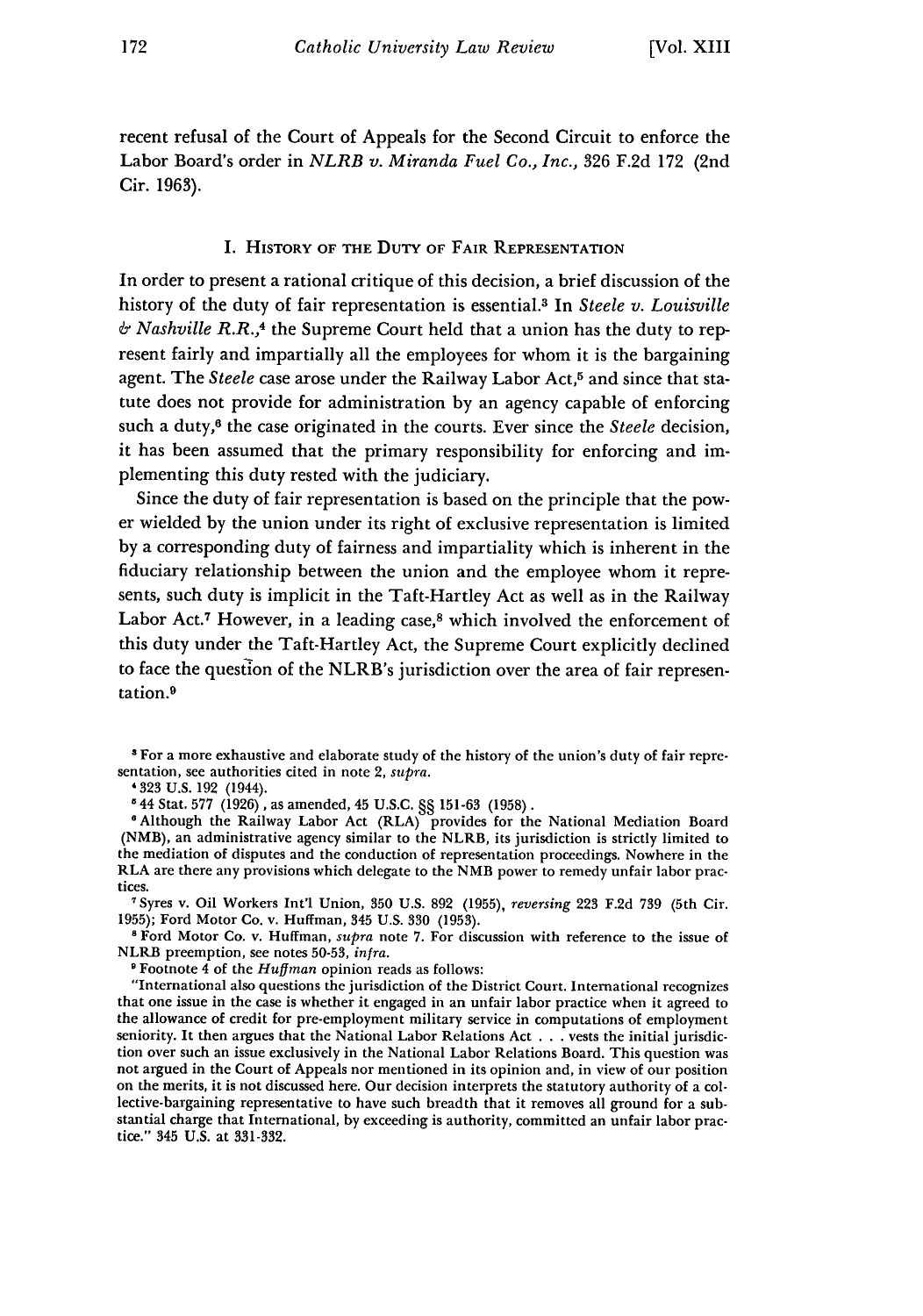However, the Labor Board itself, under the jurisdiction granted by Section 9 of Taft-Hartley<sup>10</sup> to conduct representation proceedings and to certify a union as an exclusive bargaining representative, has occasionally exercised *indirect* supervision to remedy a breach of a union's fiduciary duty.<sup>11</sup> But, the Board's decision in *Miranda* is the first determination, either administrative or judicial, on the precise issue of whether the NLRB has jurisdiction under Section 10 to *directly* enforce a union's duty of fair representation.

#### II. MIRANDA **FUEL** COMPANY **CASE**

#### *A. Statement of Facts*

Local 553, affiliated with the International Brotherhood of Teamsters, Chauffers, Warehousemen, and Helpers of America, for many years had been the exclusive bargaining representative of the truck drivers employed by Miranda Fuel Co., Inc., a retail distributor of fuel oil. The union and the company had entered into successive collective bargaining agreements covering the terms and conditions of employment of the company's truck drivers.

In April 1957, Michael Lopuch, a member of Local 553, had been employed by Miranda as a truck driver for approximately eight or nine years. He was in the eleventh position on the seniority list of twenty-one. Early in April, he

<sup>11</sup> From the power granted in Section 9, the Labor Board can exercise indirect control over the union's duty of fair representation in three ways: by decertification, by removal of the contract bar rule, and by setting aside a representation election.

*Decertification.* Where the union is guilty of a breach of the duty of fair representation and, as the exclusive representative of the employees, it enjoys the status of NLRB certification, the Board clearly has the power to revoke that certification. Carter Mfg. Co., 59 N.L.R.B. 804 (1944); A. **0.** Smith Corp., 119 N.L.R.B. 621 (1957); Pioneer Bus Co., 140 N.L.R.B. 54 (1962).

For discussion of the effectiveness of decertification as a remedy for the breach of a union's fiduciary duty, see generally Albert, *supra* note 2, at 558-563; Blumrosen, *supra* note 2, at 1477, n.112; Cox, *supra* note 2, at 175. See also Brief for the A.C.L.U. as Amicus Curiae, pp. 9-10, NLRB v. Miranda Fuel Company, 326 F.2d 172 (2nd Cir. 1963), for a discussion of the effectiveness of decertification in racial discrimination cases.

**Cf.** Sovern, *supra* note 2, at 594-608, where it is suggested that the Board could not only revoke certification already issued, but could also deny certification to petitioning unions on the basis of past breaches of their fiduciary duty to employees. It should be noted, however, that the NLRB has never availed itself of this remedy.

*Removal of Contract Bar.* The so-called "contract bar" rule--once a contract between the employer and the incumbent union has been signed, another union cannot petition the NLRB for certification for a period of three years or until the expiration of the existing contract whichever is shorter-will not be applied where the incumbent union has violated its duty of fair representation. Chesepeake-Camp Corp., 57 N.L.R.B. 1784 (1944); Pioneer Bus Co., 140 N.L.R.B. 54 (1962). See Albert, *supra* note 2, at 563-565.

*Setting Election Aside.* With regard to racial discrimination as a breach of the union's fiduciary duty, where either the employer or the union makes an exacerbated appeal to racial prejudice during a representation election, the NLRB will set that election aside and order a new election. Sewell Mfg. Co., 138 N.L.R.B. 66 (1962). See Albert, *supra* note 2, at 565-581. *But Cf.* Allen-Morrison Sign Co., 138 N.L.R.B. 73 (1962).

**<sup>1149</sup>** Stat. 453 (1935), as amended, 29 U.S.C. §159 (1958).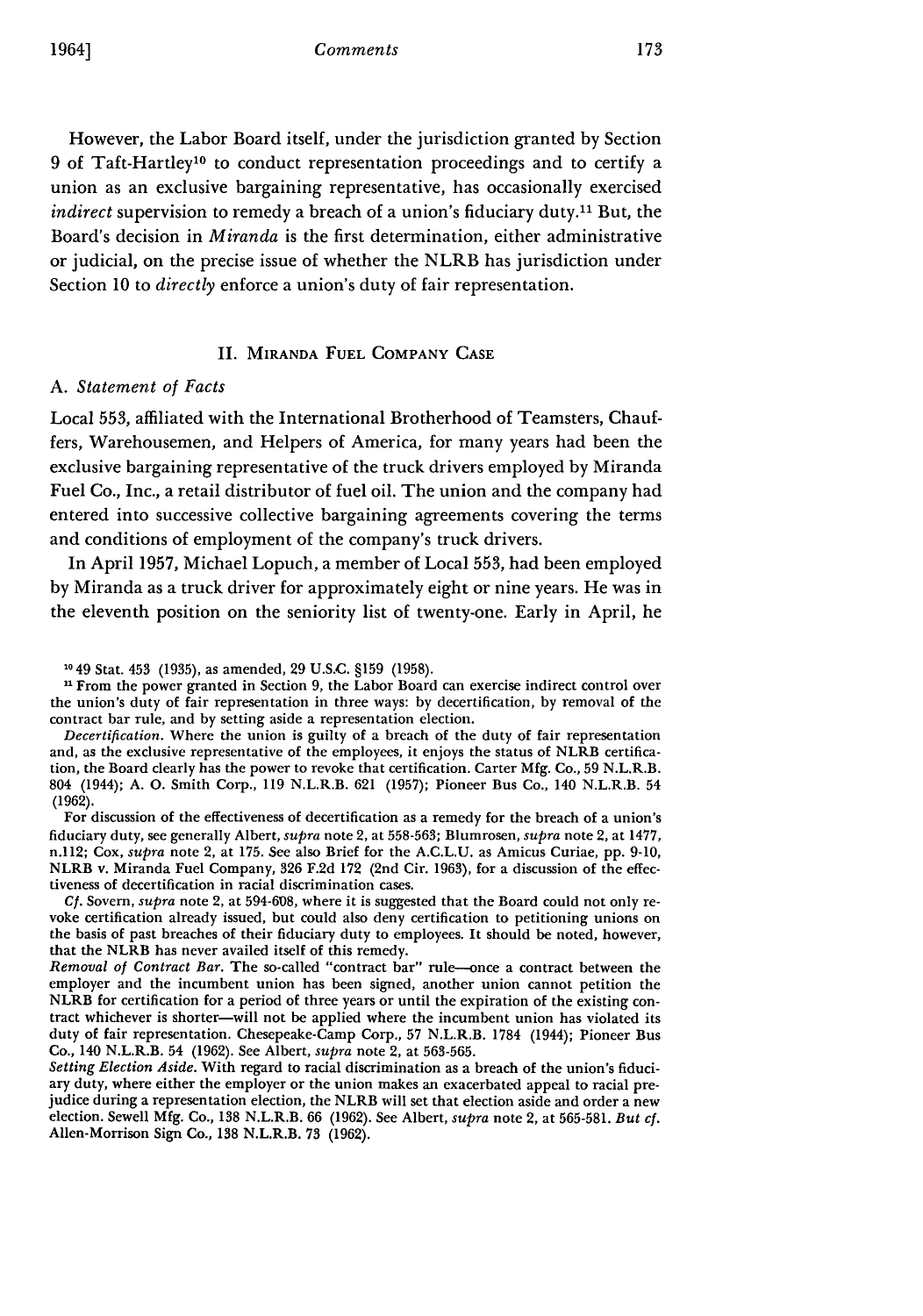spoke to his employer and told him that he wished to spend the summer in Ohio to do some work for his sister-in-law whose husband had just died.

The period from April 15 to October 15 was a slack season in the fuel oil business and was so designated in the collective bargaining contract, where special provision was made for employees to take leaves of absence during that period and not suffer the loss of seniority rights. <sup>12</sup>

Lopuch obtained permission from his employer to leave at the close of business on Friday, April 12, and he stated that he would return by October 12. In mid-October, however, he became ill and, as a result, he did not return to work until October **30.** The illness was evidenced by a doctor's certificate and the late return was excused by the company.

Shortly after his return, the union at the urging of various of its members demanded that Miranda reduce Lopuch to the foot of the seniority list on the ground that his late return violated Section 8 of the contract. When the union discovered that Lopuch's failure to return to work on time was due to an excused illness, it abandoned the claim that he be dropped from seniority because of his *late* return. Instead, it insisted that he be reduced in seniority because he had left work *early,* before the April 15 date provided in the contract.

The employer, who did not think that Lopuch's early departure would cause any loss in seniority when he gave permission for Lopuch to leave on April 12, was reluctant to agree to this request. However, he ultimately acquiesced in the union's demand and Lopuch was dropped to the bottom of the seniority list.

Upon unfair labor practice charges filed by Michael Lopuch with the National Labor Relations Board, the General Counsel issued a complaint alleging that the company had violated Sections 8 (a) (1) and 8 (a) (3) of the Taft-Hartley Act,<sup>13</sup> and that the union had violated Sections  $8(b)$  (1) (A) and  $8$  (b) (2) of the Act.<sup>14</sup>

#### *B. Decision of the NLRB*

The history of the litigation in this case is somewhat complex. The original decision of the NLRB went up through the Second Circuit to the Supreme

<sup>13</sup> Section 8 of the collective bargaining agreement between Local 553 and Miranda Fuel Company reads as follows:

**<sup>249</sup>**Stat. *452* (1935), as amended, 29 U.S.C. §§158 (a) (1) (3) (1958). **<sup>1461</sup>**Stat. 141 (1947), as amended, **29 U.CZ. §§158** (b) (1) (A) and (b) (2) **(1958).**

<sup>&</sup>quot;During the slack season, April 15 to October 15, any employee who according to seniority would not have steady employment shall be entitled to a leave of absence and maintain his full seniority rights during that period. Any man so described must report to the Shop Steward not later than 8 A.M. on October 15 and sign the seniority roster in order to protect his seniority, and the Employer agrees to accept the certification of said Shop Steward as to availability of such men when called by the Employer. **If** October **15** falls on Saturday or Sunday, the reporting date shall be the next work day. Any man failing to report as above specified shall forfeit all seniority rights."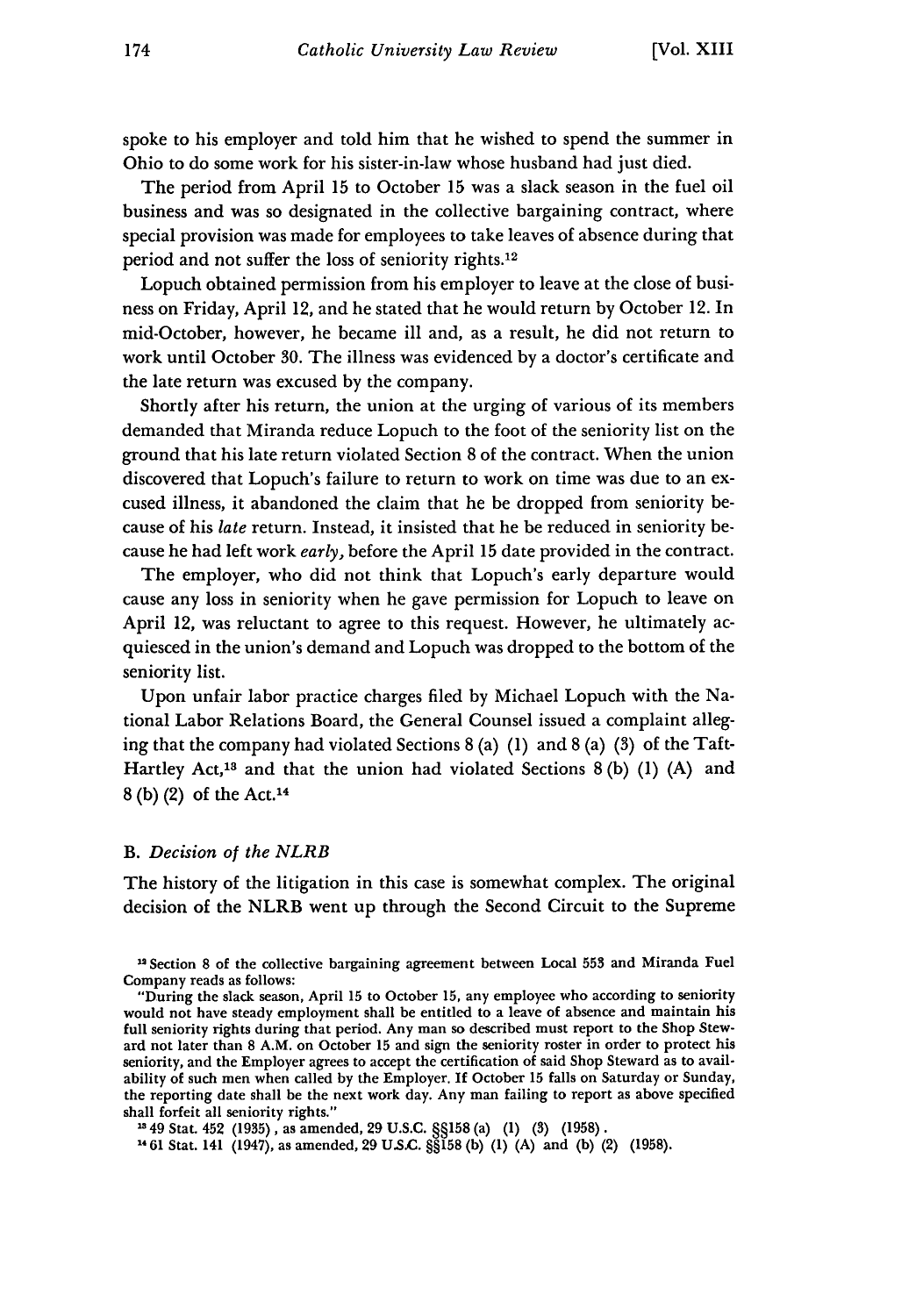Court.15 However, for the purpose of this comment, only the Labor Board's supplemental decision on remand will be considered.<sup>16</sup>

In the supplemental *Miranda Fuel Co.* case, by a three-member majority, <sup>17</sup> the NLRB found that, by its failure to represent Lopuch fairly and impartially, thereby causing his loss of seniority rights, Local **553** had committed an unfair labor practice in violation of Section 8 (b) (1) (A) of the Taft-Hartley Act.<sup>18</sup> Citing *Peerless Tool and Engineering Co.*,<sup>19</sup> the majority opinion stated:

[t]he privilege of acting as an exclusive bargaining representative derives from Section **9** of the Act, and a union which would occupy this statutory status must assume "the responsibility to act as a genuine representative of all the employees in the bargaining unit."<sup>20</sup>

Following this statement with a discussion of the *Steele* case, *supra,* and the line of decisions which impose upon the union the duty of fair representation,<sup>21</sup> the majority then concluded that Section 7 of the Act<sup>22</sup>

**15** The first NLRB decision was based on the theory of *Pacific Intermountain Express,* <sup>107</sup> N.L.R.B. 837 (1954), *enforced* 228 F.2d **170** (8th Cir. 1956), that any delegation of unilateral control over hiring practices from the employer to the union was a *per se* violation of the Act. Miranda Fuel Company, 125 N.L.R.B. 454 (1959).

That decision was enforced by the Second Circuit on the sole ground that since the con- tract did not specify loss of seniority for an early departure *(i.e.,* leaving before April 15), the action of the union "constituted a delegation of power over seniority rights which improperly encouraged union membership and discriminated against the employee." The Court of Appeals rejected the Board's broad ground of decision on the basis that the authority to determine seniority rights, vested in the shop steward by the contract, involved only administrative or ministerial duties and was not an improper delegation of authority to the union. NLRB v. Miranda Fuel Co., 284 F.2d **861** (2nd Cir. **1960).**

The union petitioned for certiorari and the Labor Board acquiesced. The Supreme Court, after deciding another issue not relevant here, remanded the case to the Board, **366** U.S. **763** (1961), for disposition in light of its decision in *Local 357, International Brotherhood of Teamsters v. NLRB,* **365** U.S. **667 (1961),** in which the Supreme Court had held exclusive hiring hall agreements, which are the most severe type of delegation to the union of control over hiring practices, are not unlawful *per se.* The supplemental decision of the NLRB with which this comment is concerned is the La-

bor Board's response to this remand.

**"6** Miranda Fuel Co., 140 N.L.R.B. 181 (1962), *enforcement denied* **326** F.2d 172 (2nd Cir. 1963). For other articles discussing the supplemental NLRB decision, see Albert, *supra* note 2, at 587-592; Blumrosen, *supra* note 2, at 1504-1523. Also, see Sovern, *Race Discrimination and the National Labor Relations Act: The Brave New World of Miranda,* **16 N.Y.U. CONF. LAB. 3 (1963).**

**11** Members Rodgers, Leedom, and Brown.

<sup>18</sup> Section 8 (b) provides as follows:

"It shall be an unfair labor practice for a labor organization or its agents-

**(1)** to restrain or coerce (A) employees in the exercise of the rights guaranteed in **sec**tion **7 ...."**

**-111** N.L.R.B. **853** (1955), *enforced* 231 F.2d 298 (7th Cir. 1956), *cert. den.* **352** U.S. 833 (1956).

<sup>20</sup> 140 N.L.R.B. at 184.<br><sup>21</sup> Tunstall v. Brotherhood of Locomotive Firemen and Enginemen, 323 U.S. 210 (1944); Wallace Corp. v. NLRB, **323** U.S. 248 (1944); Hughes Tool Co. v. NLRB, 147 F.2d **69** (5th Cir. 1945); Ford Motor Co. v. Huffman, *supra* note **7;** Radio Officers' Union v. NLRB, 347 **U.S.** 17 (1954).

249 Stat. 452 (1935), as amended, 29 **U.S.C.** §157 (1958).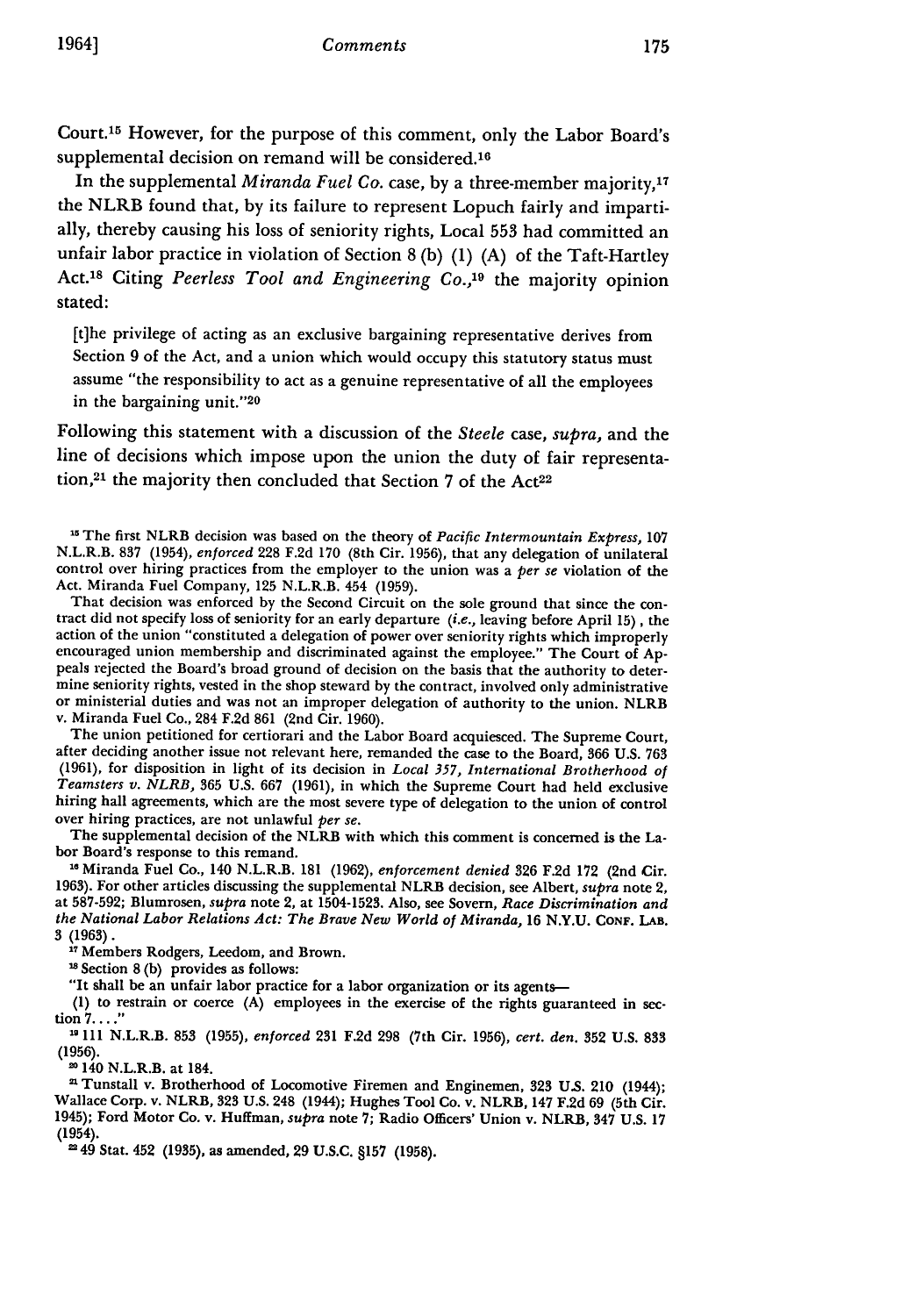gives employees the right to be free from unfair or irrelevant or invidious treatment by their exclusive bargaining agent in matters affecting their employment. This right of employees is a statutory limitation on statutory bargaining representatives, and we conclude that Section (b) (1) (A) of the Act accordingly prohibits labor organizations, when acting in a statutory representative capacity, from taking action against any employee upon considerations or classifications which are irrelevant, invidious, or unfair.23

The majority of the Board also concluded that Miranda had committed an unfair labor practice in violation of Section 8 (a) (1) of Taft-Hartley.<sup>24</sup> Reasoning that even though an employer does not have the statutory obligations which are imposed on the union under Section 9, the Board still held

[t]o the extent, however, that an employer participates in such union's arbitrary action against an employee, the employer himself violates Section 8 (a) (1) of the Act. This would obtain, for example, where, for arbitrary or irrelevant reasons, a statutory bargaining representative attempts to cause an employee's discharge and the employer then becomes party to such violation of Section 7 rights by acceding to the union's efforts.25

Thus the majority takes the difficult position of holding that while Miranda's action taken alone would not violate the Act, yet for the sole reason that such lawful action resulted from acquiescing in the union's demands, it was unlawful and constituted a violation of Section 8(a) (1).

Section 7 provides as follows:

<sup>&</sup>quot;Employees shall have the right to self-organization, to form, join, or assist labor organizations, to bargain collectively through representatives of their own choosing, and to engage in other concerted activities for the purpose of collective bargaining or other mutual aid or protection, and shall also have the right to refrain from any or all such activities except to the extent that such right may be affected by an agreement requiring membership in a labor organization as a condition of employment as authorized in section 8 (a) (3)."

<sup>21140</sup> N.L.R.B. at 185.

In attaining this result, the majority, instead of relying upon legislative history or other authority to support their conclusion, appear to be satisfied merely in citing two law review articles-one by Cox, *supra* note 2, the other by Wellington, *supra* note 2.

This lack of a substantial basis, grounded either in the legislative history of Taft-Hartley or in some judicial or NLRB authority, when coupled with the fact that this is the first instance in the fifteen years since  $8(b)$  (1) (A) was enacted that the Labor Board has attempted to exercise jurisdiction in this area, provides strong ammunition for dissenting Chairman Mc-Culloch and Member Fanning's attack.

One of the major objections to citing Cox and Wellington as authority is that their argument for Board jurisdiction is likewise not grounded on legislative history or other authority. They appear merely to present conjectural theories of how such jurisdiction might be sustained. For an elaboration of this point as well as an excellent rebuttal to the conclusion of the Board majority, see Professor Sovern, *supra* note 2, at 590-594. *But c.f.,* Sovern, *supra* note 16, at 10-18.

**<sup>24</sup>** Section 8 (a) provides as follows:

<sup>&</sup>quot;It shall be an unfair labor practice for an employer- $(1)$  to interfere with, restrain, or coerce employees in the exercise of the rights guaranteed in section 7.

<sup>&</sup>lt;sup>25</sup> 140 N.L.R.B. at 185-186.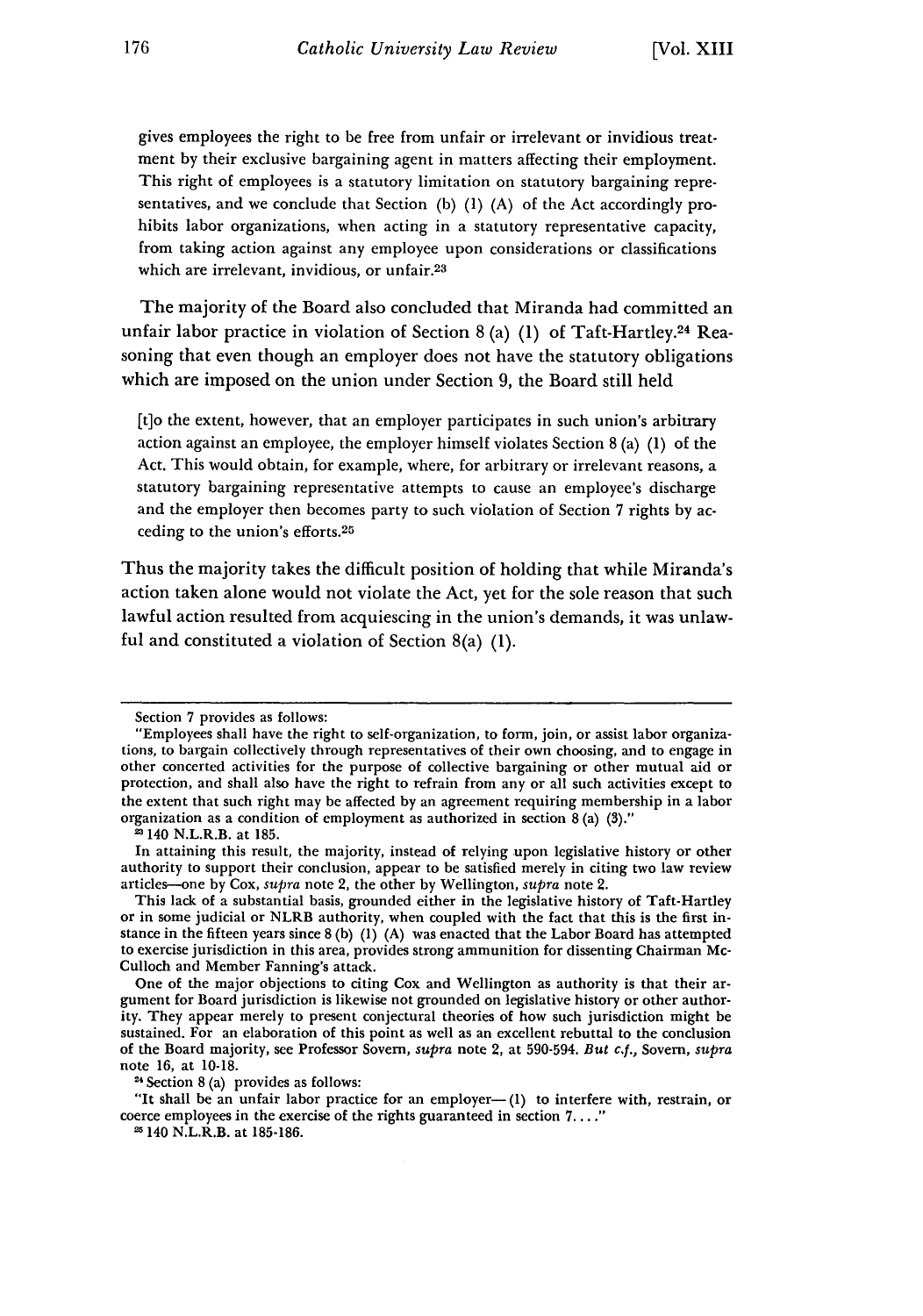Chairman McCulloch and Member Fanning, dissenting, sum up the majority opinion by saying that it

proceeds upon the premise that Section 9 imposes upon a bargaining representative the duty to represent all the employees in the bargaining unit fairly and impartially; that this duty must be read into the rights guaranteed by Section 7 of the Act so that any default in the performance of the Section 9 duty is an infringement upon a Section 7 right; and that any such infringement trenches upon the prohibitions of Sections 8 (b) (1) (A) and 8 (a) (1) which insulate Section 7 rights against union or employer intrusion.<sup>26</sup>

They dissent on the grounds that this theory was not argued, advanced, or litigated in the instant case; that the facts do not warrant a finding that the union's action against Lopuch was an arbitrary or invidious discrimination; that there is "nothing in the exhaustive legislative history of the Act or in Board or court authority" to substantiate the majority's position; and, finally, that the courts over many years have furnished an adequate remedy with which Congress has indicated no dissatisfaction. They conclude that the majority position advocates an "unwarranted extension of Board authority."27

Almost as an afterthought, the Labor Board majority also found that Local 553 had violated Section 8 (b) (2)28 and that Miranda Fuel had violated Section 8 (a) **(3)29** on the alternate ground that they discriminated against Lopuch. On this point, it should be noted that the NLRB has often exercised its Section 10 jurisdiction to remedy acts of discrimination against an employee where there was proof that such discrimination was for the purpose of encouraging or discouraging his membership in a union. Although an overt act of discrimination on the part of the union clearly implies a breach of its fiduciary duty to the employee, the opposite is not always true. The jurisdiction exercised by the Labor Board to remedy discrimination is certainly much narrower than that needed to remedy *any* breach of a union's duty of fair representation. In *Miranda,* the Board majority found *both* a breach of fiduciary duty *and* discrimination. In this context, the NLRB's finding of violations of 8 (b) (2) and 8 (a) (3) is an exercise of its "narrow" jurisdiction to remedy discrimination, and not of the "broad" jurisdiction needed to remedy a breach of the union's duty of fair representation.

*MId.* at **199.**

*1 Id.* at 202. Also, see note 23, supra.

<sup>28</sup> Section 8 (b) provides as follows:

"It shall be an unfair labor practice for a labor organization or its agents-...

(2) to cause or attempt to cause an employer to discriminate against an employee in violation of subsection (a) **(3)...."**

**<sup>2</sup>**Section **8** (a) provides as follows:

"It shall be an unfair labor practice for an employer-... **(3) by** discrimination in regard to hire or tenure of employment or any term or condition of employment to encourage or discourage membership in any labor organization...."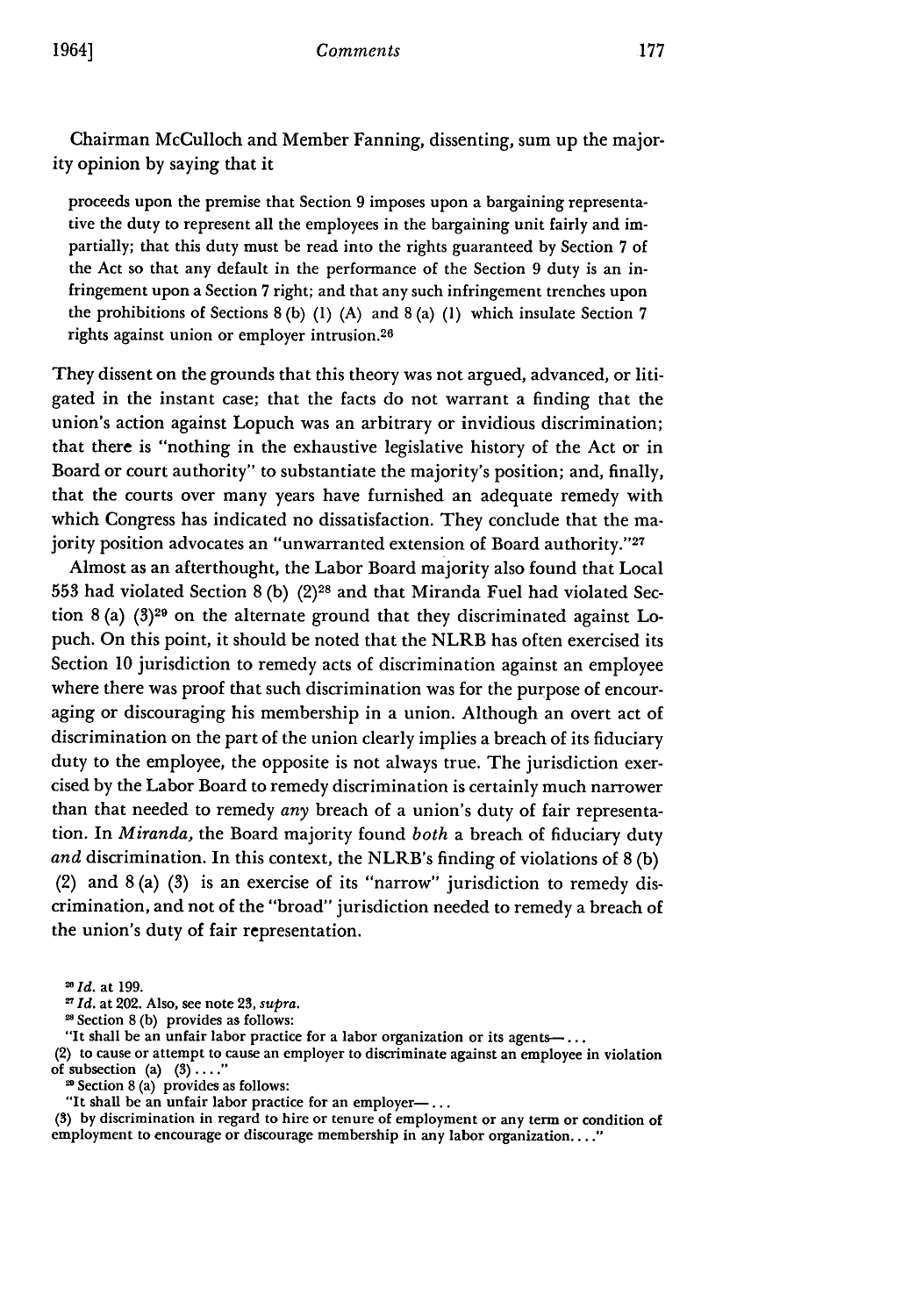Although such a finding was unnecessary and merely cumulative, since the remedy under 8(b) (2) and 8 (a) (3) is or can be identical to that relief granted under 8 (b) (1) (A) and 8 (a) (1), nevertheless the majority held that

a statutory bargaining representative and an employer also respectively violate Section 8 (b) (2) and 8 (a) **(3)** when, for arbitrary or irrelevant reasons or upon the basis of an unfair classification, the union attempts to cause or does cause an employer to derogate the employment status of an employee. Here a question is whether such action may be said to "encourage membership in any labor organization," which finding is a necessary element of a violation of Section 8 (a) **(3)** and 8 (b) (2).80

Since the conduct of Local **553** and Miranda, in reducing Lopuch's seniority, had no legitimate employer or union purpose, the majority found that such conduct had the "foreseeable result" of encouraging union membership-i.e., to encourage other members of Local **553** to conform to the union's concept of acceptable conduct. Once again Miranda's violation of Taft-Hartley is derivative-it flows from acceding in Local 553's unlawful conduct.<sup>31</sup>

The dissenters, McCulloch and Fanning, state that the majority's position with regard to  $8$  (b) (2) and  $8$  (a) (3) is based upon the unarticulated premise that

any "arbitrary" action taken **by** a union which affects an employee's employment status is, **by** definition, to encourage union membership and hence violative of Section 8 (b) (2). A corollary is that employer acquiescence in the union's action, without more, violates Section 8 (a) **(3).32**

They base their dissent on three Supreme Court cases<sup>83</sup> which severely limit the doctrine of "foreseeability" as a substitute for actual proof of unlawful discriminatory motivation. Finding that actual proof of union motivation is lacking in this case, they conclude that

[d]oubts or suspicions, even when based on healthy skepticism, may not be substituted for proof of unlawful discrimination. No other proof is cited. We conclude, therefore, that the record will not support a finding of violation of Section 8 (b) (2) or 8 (a) (3) of the Act.3 <sup>4</sup>

#### *C. Decision of the Second Circuit*

After handing down its supplemental decision in *Miranda Fuel,* the NLRB once again petitioned the Court of Appeals for the Second Circuit to enforce

'Local 357, International Brotherhood of Teamsters v. NLRB, *supra* note **15;** Radio **Of**ficers Union v. NLRB, *supra* note 21; NLRB v. News Syndicate Co., **365 U.S. 695** (1961).

**"** 140 N.L.R.B. at 198-199.

<sup>&</sup>lt;sup>80</sup> 140 N.L.R.B. at 186.

at For an extensive discussion of the enforcement of the union's duty of fair representation under the guise of finding "discrimination" in violation of 8 (b) (2) and 8 (a) (3), see Profes- sor Sovern, *supra* note 2, at 567-576 and 587-588; Sovem, *supra* note 16, at 14-17.

<sup>&</sup>lt;sup>82</sup> 140 N.L.R.B. at 193.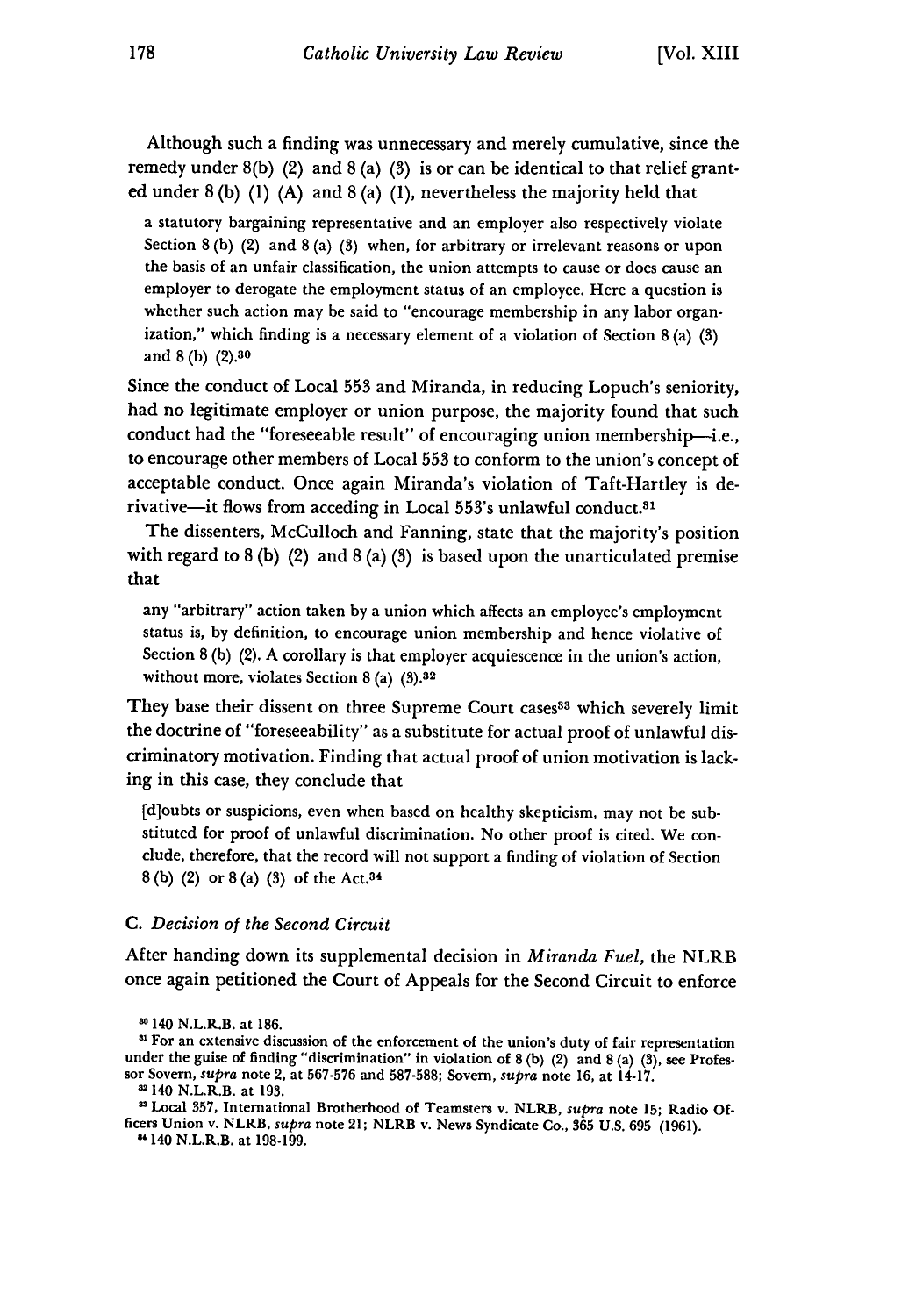its order to reinstate Lopuch's seniority rights as of April 15, 1957. However, this time, by a divided decision, the Court of Appeals denied the Labor Board's petition. *NLRB v. Miranda Fuel Co.,* 326 F.2d 172 (1963). In so doing, the three-judge panel split three ways.

Judge Medina, writing the opinion of the court, rejected as "wholly erroneous" the Board majority's theory, that an "unfair or irrelevant or invidious" treatment of an employee is a breach of the union bargaining agent's duty of fair representation and constitutes an unfair labor practice in violation of 8 (a) (1) and  $8$  (b) (1) (A), on the grounds that there is an adequate remedy in the courts for such a breach, and that there was no showing of Congressional intent "to read into Section 7 and Section 8 the duty of fair representation implicit in Section **9."35**

On the issue of the alleged violations of Section 8 (b) (2) and 8 (a) (3), he determined that the specific legal question

whether any sort of discrimination against an employee, affecting the terms and conditions of his employment, can constitute an unfair labor practice under Section 8, even if wholly unrelated to any union considerations<sup>36</sup>

should be answered in the negative, holding, under *NLRB v. Local 294, International Brotherhood of Teamsters,<sup>37</sup>* that in order to constitute an unfair labor practice, the discriminating treatment must be deliberately designed to encourage union membership. Refusing to enforce the Board's order, he found no proof of such discrimination in this case.

Two other noteworthy points appear in Judge Medina's opinion. First, he rejected an argument that the union's conduct was arguably a violation of Section  $8(b)$  (3).<sup>38</sup> Secondly, he rejected an argument that it would be in the

**11326** F.2d at 176. See note 23, *supra.*

*RId.* at **175.**

**11317** F.2d. 746 (2nd Cir. 1963). See Note, 13 CATHOLIC **U.** L. REV. (1964).

**8** 61 Stat. 141 (1947), as amended, 29 U.S.C. §158 (b) (3) (1958).

Section 8 (b) provides as follows:

"It shall be an unfair labor practice for a labor organization or its agents- $\ldots$ 

(3) to refuse to bargain collectively with an employer, provided it is the representative of his employees subject to the provisions of section 9 (a) **...."**

See Brief for the A.C.L.U. as Amicus Curiae, *supra* note 11, at 6-7, wherein it is argued that

"the union's duty to bargain collectively is owed to the employees as well as to the employer and includes the duty to represent the employee fairly. Section 8 (b) (3) was designed to assure that a union be held guilty of an unfair labor practice when it fails to perform its duty in this regard."

See Cox, *supra* note 2, at 172-173; Trial Examiner Frederick U. Reel's Report in the case of Independent Metal Workers Union and Hughes Tool Co., N.L.R.B. Cases Nos. 23-CB-429 and 23-RC-1758, presently pending before the Labor Board.

However, after citing Professor Sovern, Judge Medina held

"that the duty of the union to bargain as set forth in 8 (b) (3) is merely the counterpart of the employer's duty to bargain, expressed in Section 8(a)  $(5)$ , and does not in this context impose an additional duty of fair representation," 326 F.2d at 178.

For Professor Sovern's comments on the applicability of 8 (b) (3), see note 2, *supra* at 588-590.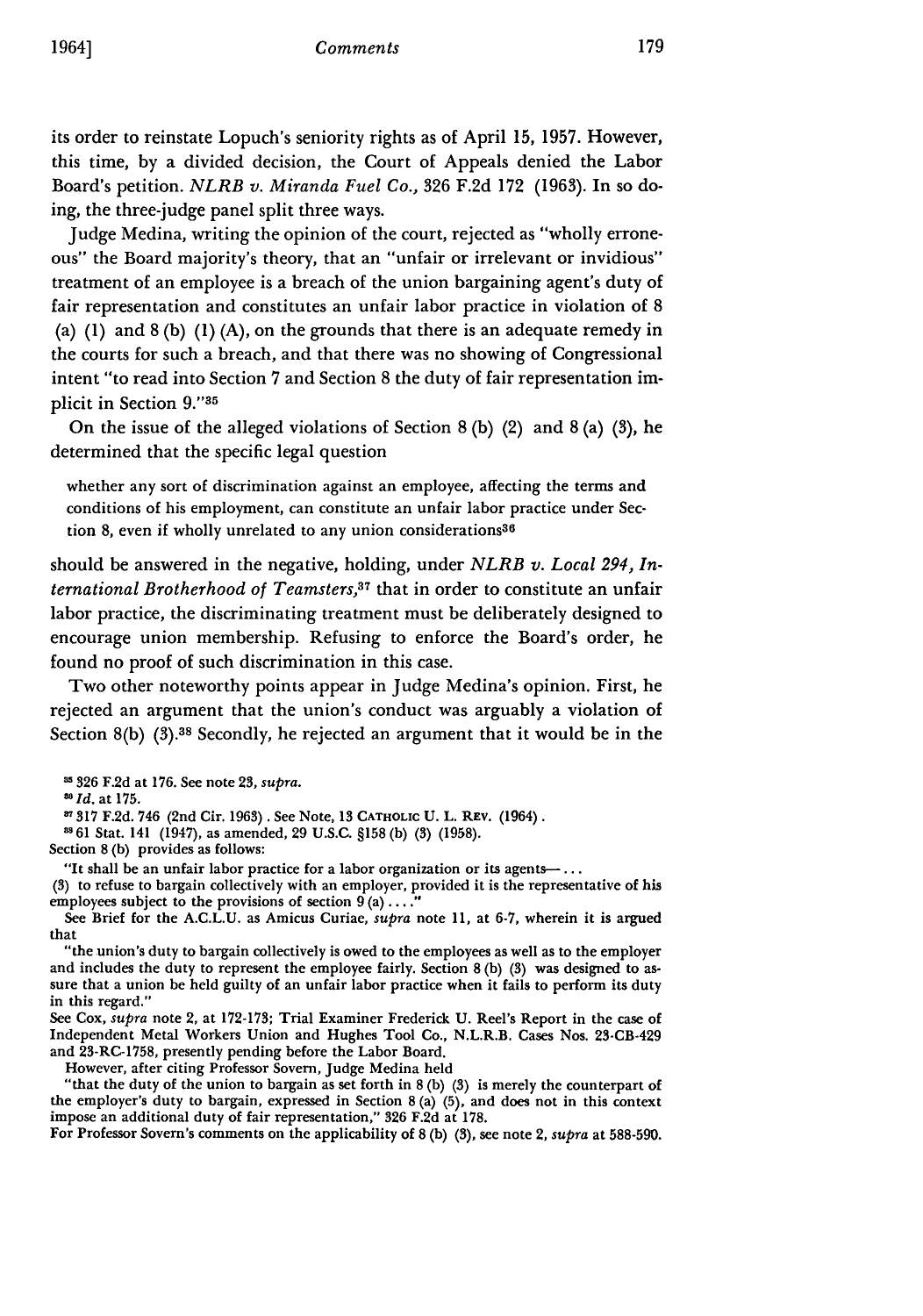public interest for the Labor Board to exercise jurisdiction to remedy breaches of the union's duty of fair representation, in order to channel racial discrimination cases to the NLRB, rather than leave them for decision by the courts. 39 To this second argument, he countered that such matters of policy must be settled and determined by the Congress. He pointed out, however, that were such a position to be sustained, the NLRB would be inundated with charges of that character.

Judge Lumbard, in a concurring opinion, agreed with Judge Medina's disposition of the alleged 8 (b) (2) and 8 (a) (3) (discrimination) violations in the light of the *Local 294* case. However, with regard to the alleged 8 (b) (1) (A) and 8(a) (1) (duty of fair representation) violations, he refused to enforce the NLRB's decision *solely* on the ground that

the evidence upon which the Board relies is insufficient to support its conclusion that the union took "hostile action, for irrelevant, unfair or invidious reasons" against Lopuch. <sup>40</sup>

He considered it unnecessary to decide that part of the case on the questions of law involved. Judge Medina had also alluded to the "meager facts" in the record to support the Board's finding.<sup>41</sup>

Dissenting Judge Friendly would have sustained the Labor Board's decision against Local **553** and Miranda on the alternate grounds of discrimination under 8 (b) (2) and 8 (a) (3). For this reason, he did not consider the primary grounds of the Board's decision based on the duty of fair representation compelled by 8 (a) (1) and 8 (b) (1) (A). Distinguishing the *Local 294* case, he found that the Union's conduct "was not in good faith but rather was an arbitrary exercise of power,"<sup>42</sup> and that the Board "could fairly conclude that action like that of the union here might tend to cause union members to be 'good' members rather than 'bad, or indifferent members.'"43 Thus both Judge Lumbard's concurring opinion and Judge Friendly's dissent do not ac-

Brief for the A.C.L.U. as Amicus Curiae, *supra* note 11; Brief for the N.A.A.C.P. as Amicus Curiae, NLRB v. Miranda Fuel Co., **326** F.2d 172 (2nd Cir. 1963).

See also, Brief for the United Automobile, Aerospace & Agricultural Implement Workers of America (AFL-CIO) as Amicus Curiae, pp. 3-18, NLRB v. Miranda Fuel Co., 326 F.2d 172 (2nd Cir. 1963), wherein it is argued that

"while racially discriminatory bargaining representation constitutes an unfair labor practice, discrimination against individual or minority workers in the absence of any racial taint is a ground for judicial rather than labor board jurisdiction."

**0** 0326 F.2d at 180.

**"** It is suggested that the Labor Board, in *Miranda,* chose a poor fact situation in which to expound a new theory for the extension of its jurisdiction to include enforcement of the union's fiduciary duty to the employees. Here, an *individual* was unfairly treated; the unfair treatment involved a *debatable* construction of a contract provision; and there was no real *public interest* involved. It is suggested that a more convincing case would have been one in which a minority *group,* rather than one individual, was being *clearly discriminated against* on the "irrelevant" *basis of race.*

"326 F.2d at 182.

*" Id.* at 183.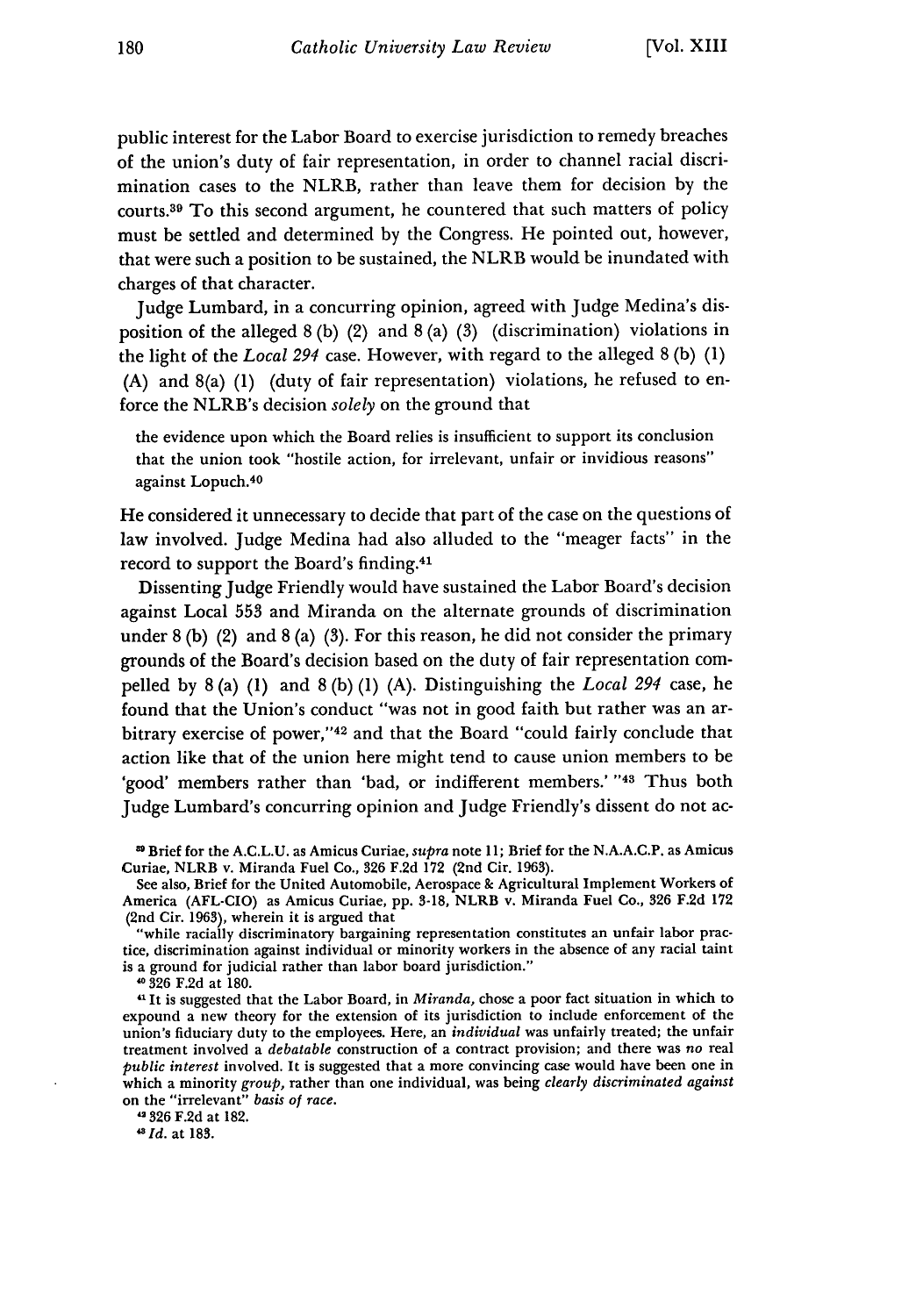tually or ultimately reach the crucial questions of law involved in the Board's decision-i.e., whether, through **8 (b) (1) (A)** and **8** (a) **(1),** the NLRB has jurisdiction to remedy a breach of the union's duty of fair representation.

#### III. **CONCLUSIONS**

The National Labor Relations Board has decided not to file a petition for *certiorari* with the Supreme Court in the *Miranda Fuel* case. It would appear that the reason for this is the fact that *Miranda* provides a poor factual basis to substantiate the Board majority's theory for extending its jurisdiction to cover a breach of the union's fiduciary duty.44

This does not mean, however that the Labor Board will acquiesce in the decision of the Second Circuit. On the contrary, there are presently pending before the NLRB two cases<sup>45</sup> which involve a much stronger set of facts-racial discrimination against a minority of employees. It is suggested that when the Labor Board decides these cases, they will be based on the same rationale as the Board decision in *Miranda.40* It is likely that these cases will go up to Courts of Appeals other than the Second Circuit. Hence, it may develop that a "conflict of the circuits" will result and form the basis for the grant of *certiorari* and the rendering of final decision **by** the Supreme Court.

What are the ramifications of the Board's decision in *Miranda* to exercise jurisdiction over a union's breach of the duty of fair representation? What effect will the opinion of the Second Circuit have to limit the Board's jurisdiction in this area?

The second question is the easier to answer. In all probability, due to the anticipated refusal of the NLRB to acquiesce in it, and for the reason that on**ly** one judge on the Circuit Panel actually reached the main issue, the overall effect of the Second Circuit's decision may be expected to be slight.

On the other hand, the first question is somewhat harder to answer in this limited comment. While it may be expected to have many ramifications, at least two have already developed-an attempt to channel racial discrimination cases to the NLRB, and a confusion as to the effect of the *Miranda* decision on the doctrine of NLRB preemption.

With regard to the former, certainly if the Board's theory is accepted and it begins to exercise its Section **10** jurisdiction to enforce the union's fiduciary duty, the forecast of Judge Medina that the NLRB will be inundated with racial discrimination cases will in all likelyhood come true. However, whether this will result may depend in large part upon whether Congress passes a

"See note 41, *supra.*

Independent Metal Workers Union and Hughes Tool Co., N.L.R.B. Cases Nos. 23-CB-429 and 23-RC-1758; International Longshoremen's Assn., AFL-CIO, and Galveston Maritime Assn., Inc., N.L.R.B. Case No. 23-CB-476.

<sup>&</sup>quot;See Trial Examiner Frederick U. Reel's Report in Hughes Tool Co., *supra* note 45; Trial Examiner Thomas N. Kessel's Report in Galveston Maritime Assn., *supra* note 45.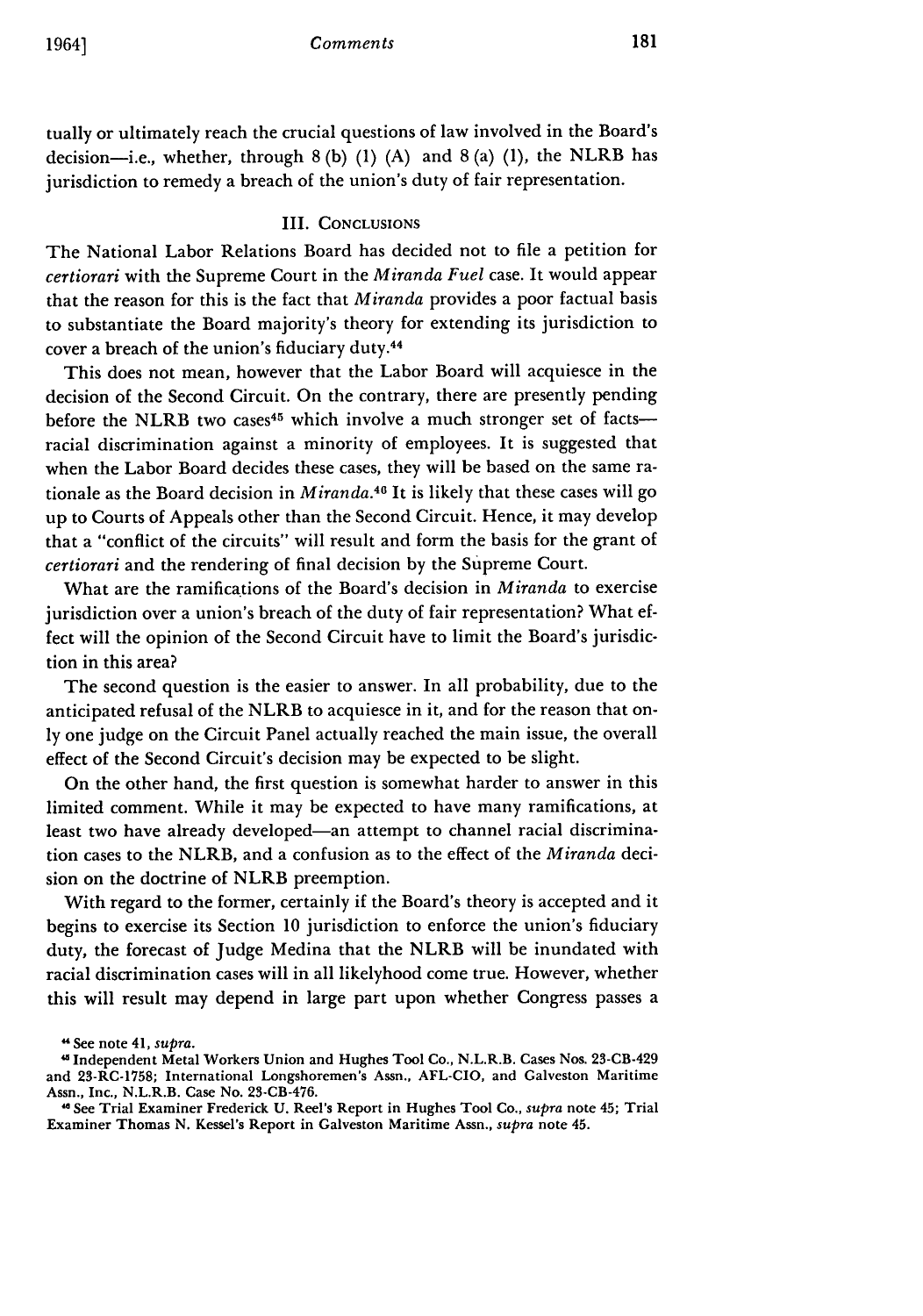"Fair Employment Practices" Act.<sup>47</sup>**If** Congress passes such legislation, it would seem that as a practical result the racial discrimination cases would be brought before the proposed Equal Employment Opportunity Commission.<sup>48</sup> If this happens, the effect of *Miranda* in this area would be substantially limited.

However, it should be noted that apart from cases involving racial discrimination, the Board's position in *Miranda* will greatly expand its jurisdiction and channel into it a substantial quantity of non-race cases, heretofore brought exclusively in the courts. <sup>49</sup>

Aside from the public policy aspects of extending the NLRB's jurisdiction, the Board's theory in *Miranda* may have a substantial effect within the field of labor law, as a result of the doctrine of NLRB preemption. The Supreme Court has ruled<sup>50</sup> that courts must defer to the exclusive competence of the NLRB in those cases where the subject matter is "arguably subject" to either the protections of Section 7 or the prohibitions of Section 8 of the Taft-Hartley Act. However, in light of the fact that the courts have been exercising jurisdiction to enforce the union's duty of fair representation for the past twenty years,<sup>51</sup> it would seem that their jurisdiction would at least remain concurrent with that exercised by the NLRB. Yet, the contrary has been argued,<sup>52</sup> and at least one recent case has held otherwise.5s

*" Ibid.*

**50** San Diego Building Trades Council v. Garmon, **359** U.S. **236** (1959).

**<sup>51</sup>**The *Steele* case, *supra* note 4, was decided in 1944.

r'See Cox, *supra* note 2, at 172; Blumrosen, *supra* note 2, at 1504, n. 191; Sovem, *supra* note 16, at 18, n. 47.

Also, see Brief for Petitioners, **pp.** 50-54, Humphrey v. Moore, **- U.S.** -, 84 **S.** Ct. **363** (1964), wherein it was argued that, **by** reason of the NLRB's exercise of jurisdiction in *Miranda,* the enforcement of the union's duty of fair representation was preempted at least to the extent of excluding state law and state courts.

In the *Moore* case, however, the Supreme Court, as in the case of *Ford Motor Co. v. Huffman, supra* notes **7-9,** refused to specifically decide this issue, stating

"Although there are differing views on whether a violation of the duty of fair representation in an unfair labor practice under the Labor Management Relations Act, it is not neces- sary for us to resolve that difference here. Even if it is, or arguably may be, an unfair labor practice, the complaint here alleged that Moore's discharge would violate the contract and

**<sup>&</sup>quot;** See generally, Albert, *supra* note 2. Also, see The Civil Rights Act of **1963,** H.R. **7152,** 88th Cong., **2d** Sess. **701-718** (1964), as passed **by** the House of Representatives and presently pending before the Senate.

<sup>&</sup>quot; See Brief for the **AFL-CIO** as Amicus Curiae, NLRB v. Miranda Fuel Co., **326 F.2d 172** (2nd Cir. **1963),** wherein it is suggested that the assumption of jurisdiction over alleged breaches of the union's duty of fair representation would result in the NLRB policing the substantive bargaining arrangements between unions and employers. The Labor Board, as a public agency acting in the public interest, was not intended to adjudicate private interests. Yet, the Board would be flooded with every grievance brought by a dissatisfied employeewhat would in actuality be the private complaints of individuals. As a result, this vast new influx of cases concerning employees' *individual* rights would interfere with the proper function of the NLRB, which is to protect the employees' *collective* rights. Also, see Brief for the United Automobile, Aerospace **&** Agricultural Implement Workers of America (AFL-CIO) as Amicus Curiae, *supra* note 39.